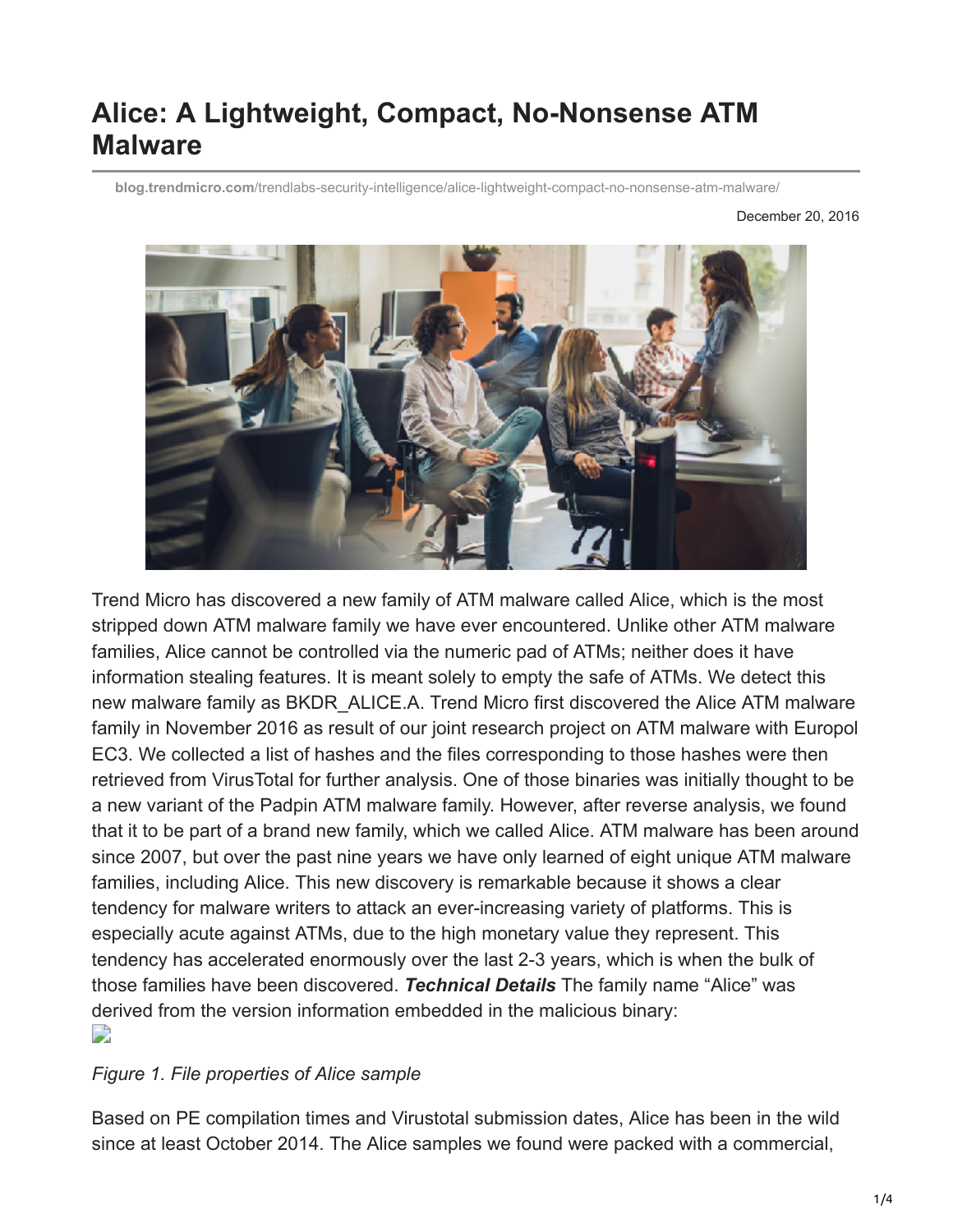off-the-shelf packer/obfuscator called VMProtect. This software checks if the embedded binary is being run inside a debugger and displays the following error message if it determines that to be the case:

D

## *Figure 2. Error message*

[Before any malicious code runs, Alice checks if it is running within a proper Extensions for](http://www.cen.eu/work/areas/ict/ebusiness/pages/cwa16374.aspx) Financial Services XFS environment to make sure that it's actually running on an ATM. It does this by looking for the following registry keys:

- HKLM\SOFTWARE\XFS
- HKLM\SOFTWARE\XFS\TRCERR

If these registry keys do not exist, the malware assumes that the environment is not right and terminates itself. Alice also requires the following DLLs to be installed on the system:

- MSXFS.dll
- XFS CONF.dll
- XFS SUPP.dll

Depending on whether its XFS check was successful or not, Alice displays either an authorization window or a generic error message box: شائعا

*Figures 3 and 4. Post-execution message boxes. On the left is an authorization window, which appears if the XFS check is successful. On the right is an error message, which appears if the check yields a negative result.*

When first run, Alice creates an empty 5 MB+ sized file called *xfs\_supp.sys* and an error logfile called *TRCERR.LOG*, both in the root directory**.** The first file is filled with zeros and no data is ever written to it. The second file (*TRCERR.LOG*) is a log file that the malware uses to write any errors that occur during execution. All XFS API calls and their corresponding messages/errors are logged. This file is not deleted from the machine during uninstallation. It remains on the system for future troubleshooting, or perhaps the malware author forgot to clean it up. Alice connects to the *CurrencyDispenser1* peripheral, which is the default name for the dispenser device in the XFS environment. Alice does not attempt to connect to other ATM-specific hardware; therefore criminals cannot issue any commands via the PIN pad. Alice doesn't terminate itself if it fails to connect to *CurrencyDispenser1*, instead it simply logs the error. The PIN input seen in Figure 4 provides a way to issue commands to the Alice malware. Three commands can be entered are:

| <b>PIN Code</b> | <b>Description of Command</b>                                                                               |
|-----------------|-------------------------------------------------------------------------------------------------------------|
| 1010100         | Decrypts and drops file sd bat in current directory. This<br>batch file is used to cleanup/uninstall Alice. |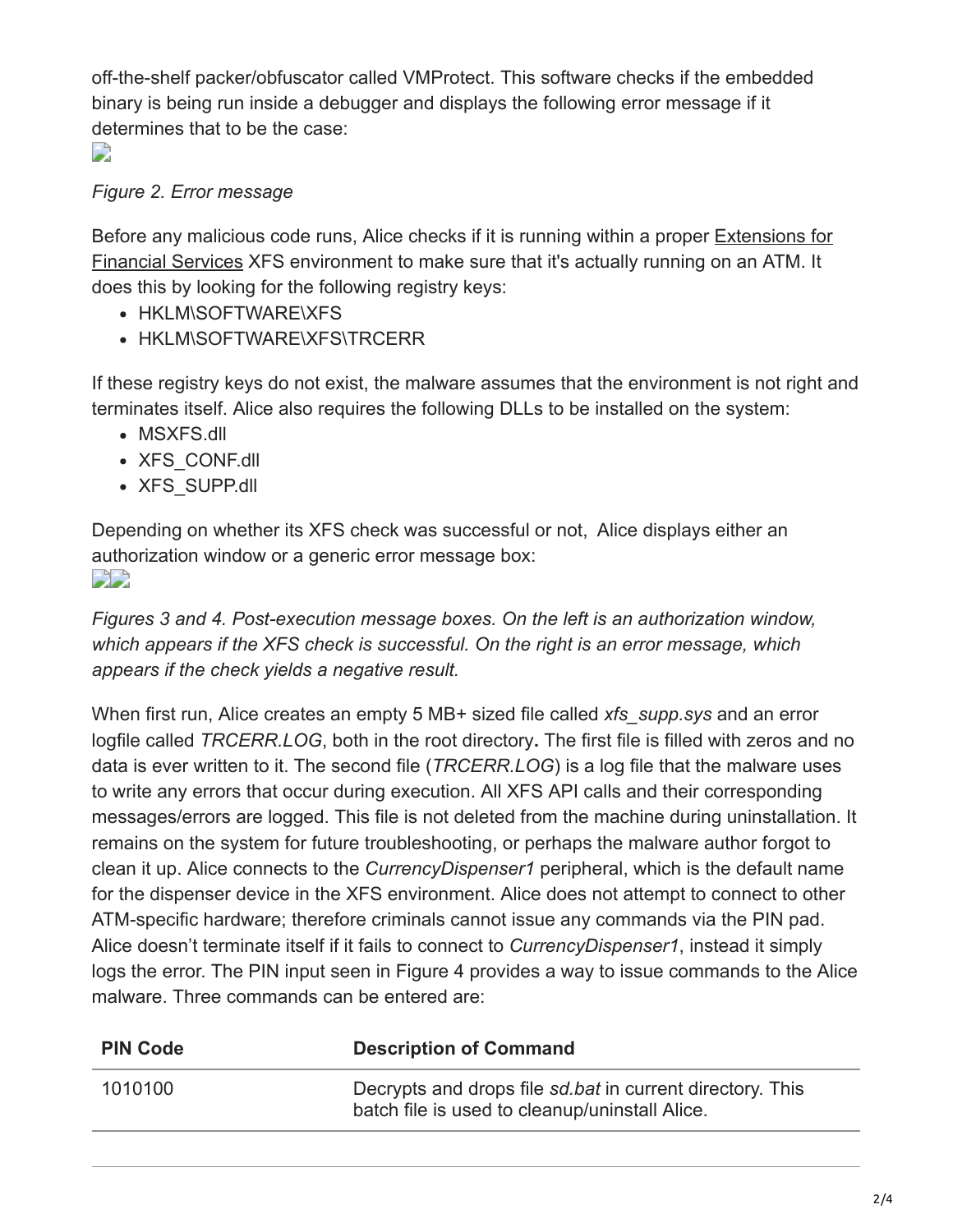|  |  |  |  |  |  | xfs_supp.sys. | Exits the program and runs sd.bat. Also deletes |  |  |
|--|--|--|--|--|--|---------------|-------------------------------------------------|--|--|
|  |  |  |  |  |  |               |                                                 |  |  |

specific 4-digit PIN based on ATM's terminal ID Opens the "operator panel".

Multiple mistakes in entering the correct PIN will result in the following window being shown and the malware terminating itself: D

## *Figure 5. Error message*

When the correct PIN code is entered, Alice will open the "operator panel". This is a screen showing the various cassettes with money loaded inside the machine, which the attacker can then steal at their leisure. (In this sample, no cassettes are shown since we were running this malware on a test setup.)

#### D

## *Figure 6. Operator panel*

Note that entering "0" or "9" as the cassette ID will also cause *sd.bat* to be run and *xfs\_supp.sys* to be deleted. When the money mule inputs the cassette number in the operator panel, the *CurrencyDispenser1* peripheral is sent the dispense command via the *WFSExecute* API and stored cash is dispensed. ATMs typically have a 40-banknote dispensing limit, so the money mule might need to repeat the operation multiple times to dispense all the stored cash in the cassette. The stored cash levels for each cassette are dynamically updated on the screen, so the money mule knows how close they are to completely emptying the cassettes. Alice is usually found on infected systems as *taskmgr.exe*. While the malware itself has no persistence method, we believe that the criminals manually replace the Windows Task Manager with Alice. Any command that would invoke the Task Manager would instead invoke Alice. *Conclusions* Several things stand out about Alice. It is extremely feature-lean and, unlike other ATM malware families we have dissected, it only includes the basic functionality required to successfully empty the money safe of the ATM. It only connects to the *CurrencyDispenser1* peripheral and it never attempts to use the machine's PIN pad. The logical conclusion is that the criminals behind Alice need to physically open the ATM and infect the machine via USB or CD-ROM, then connect a keyboard to the machine's mainboard and operate the malware through it. Another possibility would be to open a remote desktop and control the menu via the network, similar to the hacking attacks in Thailand and other recent incidents. However, we have not seen Alice being used this way. The existence of a PIN code prior to money dispensing suggests that Alice is used only for in-person attacks. Neither does Alice have an elaborate install or uninstall mechanism—it works by merely running the executable in the appropriate environment. Alice's user authentication is similar to other ATM malware families. The money mules that carry out the attacks receive from the actual criminal gang(s) the PIN needed. The first command they enter drops the cleanup script, while entering the machine-specific